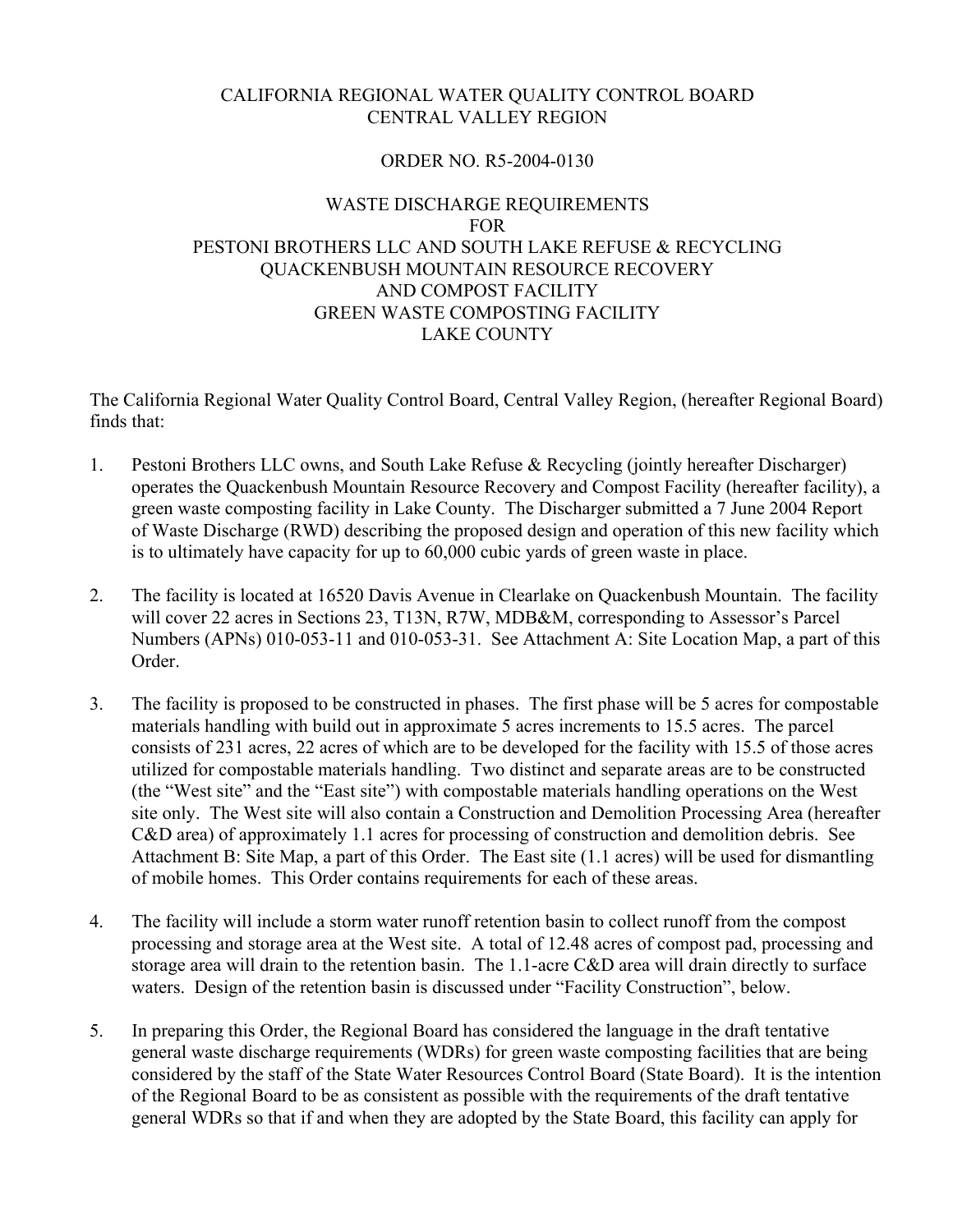#### WASTE DISCHARGE REQUIREMENTS NO. R5-2004-0130 - 2 -QUACKENBUSH MOUNTAIN RESOURCE RECOVERY AND COMPOST FACILITY GREEN WASTE COMPOSTING FACILITY LAKE COUNTY

coverage under the general order without significant changes to its requirements. It has been necessary to borrow, and in some cases modify, some of the findings from the draft tentative general WDRs in order to justify the requirements of this Order, and in particular, findings related to waste classification and the applicability of the Title 27, California Code of Regulations (CCR) to a green waste composting facility. It is anticipated that regulation of this facility will be transferred under the general WDRs if and when they are adopted by State Board and the Discharger submits a new RWD for coverage under them. If the State Board and/or the Regional Board ultimately find that Title 27 CCR is applicable to green waste composting facilities, it would likely result in required changes to the containment features and monitoring at this facility.

6. The California Integrated Waste Management Board (CIWMB) has adopted regulations governing the composting of green material, animal material, sewage sludge and municipal solid waste under Title 14, Division 30, Chapter 3.1. There are significant differences in the scope, authority and focus of the CIWMB's regulations governing composting and the requirements necessary, under this Order, for the protection of water quality. The CIWMB regulations for green waste composting are administered by the Local Enforcement Agency under a Compostable Materials Handling Facility Permit pending concurrence by the CIWMB.

## **WASTES AND THEIR CLASSIFICATION**

- 7. The Discharger proposes to accept green waste material for composting including yard trimmings, untreated wood wastes, natural fiber products, and construction and demolition wood wastes. The proposed waste stream for composting specifically excludes food material, biosolids, mixed solid waste, material processed from commingling collection, wood containing lead-based paint or wood preservative, mixed construction or demolition debris. The Discharger also proposes to accept agricultural commodities including grape pomace waste of up to 13,250 tons per year during October and November only. The facility will also accept dry wall of up to 530 tons per year to provide gypsum for an additive to composting at an application rate of no more than 5% on a dry weight basis. Other additives to be mixed with feedstock or active compost will include water, fertilizers, and urea to adjust moisture level, carbon to nitrogen ratio, or porosity.
- 8. The State Board has adopted a body of regulations, under Title 27 CCR, consisting of requirements, waste classifications, and waste management unit (Unit) classifications designed to provide protection to the beneficial uses of waters of the state for projects involving the discharge of solid waste to land for treatment, storage, or disposal at landfills, surface impoundments, waste piles, and land treatment units. Under this scheme, a composting operation that does not involve the processing of hazardous constituents would be a Class II waste pile for the treatment and storage of solid waste.
- 9. The feedstock and some of the additives for composting are classified as nonhazardous solid waste or designated waste as defined in Title 27. Therefore, normally, composting operations would be regulated under the Title 27 regulations. However, the threat to the beneficial uses of surface water or ground water posed by the proposed green waste composting operation is not commensurate with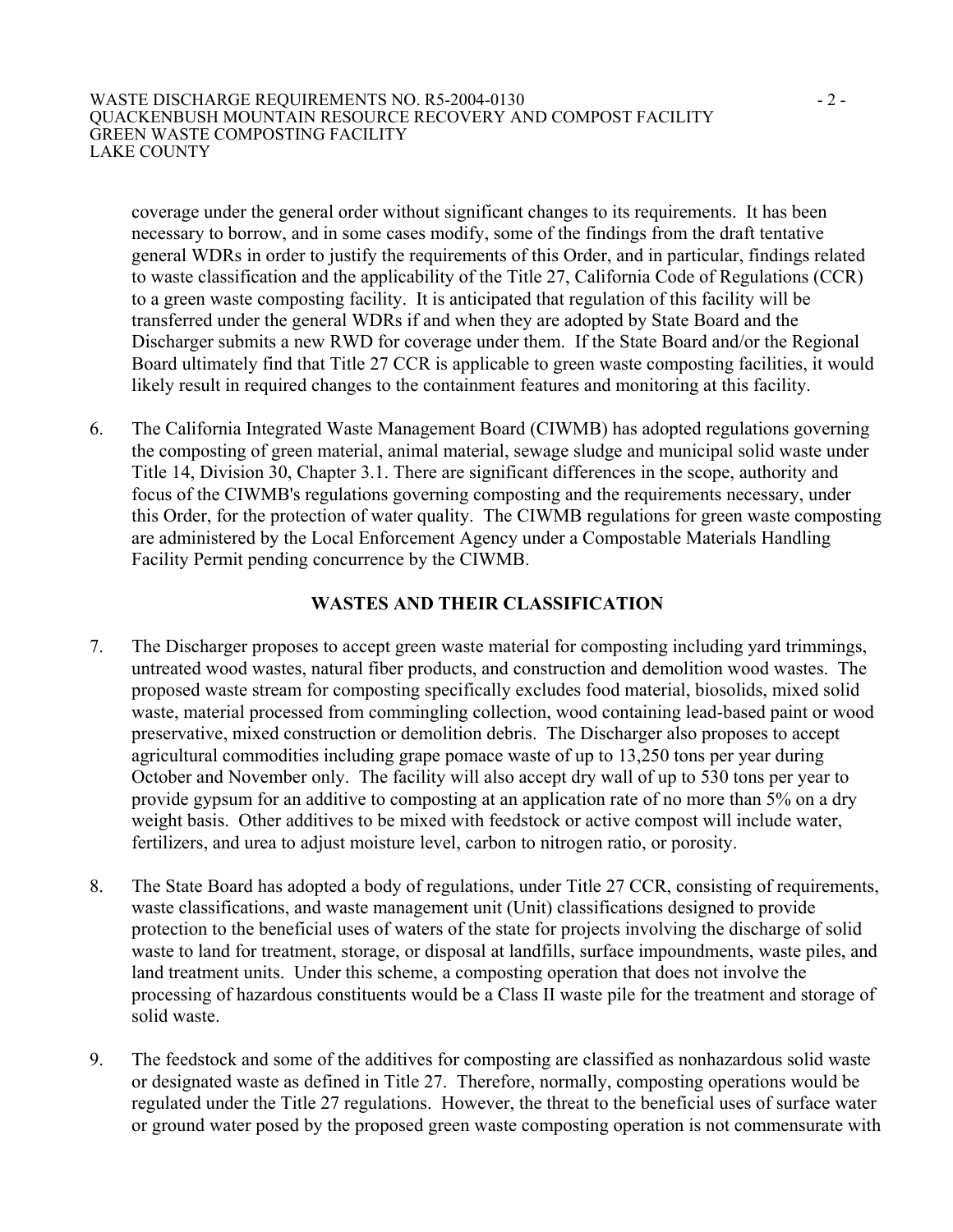#### WASTE DISCHARGE REQUIREMENTS NO. R5-2004-0130 - 3 -QUACKENBUSH MOUNTAIN RESOURCE RECOVERY AND COMPOST FACILITY GREEN WASTE COMPOSTING FACILITY LAKE COUNTY

the stringent monitoring, siting, construction, and design standards applicable to a Class II waste pile, under the Title 27 regulations, so long as it meets, and continues to meet, the requirements of this Order. In particular, these requirements include, but are not limited to, the construction of the storm water retention basin that can accommodate runoff from a 25-year, 24-hour storm event to protect surface water; the installation of a synthetic liner in the storm water retention basin to protect groundwater; and the requirements for compaction of the low permeability surface soils in the composting pad areas to minimize downward flow to protect groundwater. Each of these requirements are as proposed in the RWD. This Order additionally requires twice annual monitoring of the water in the retention basin.

- 10. Under Title 27 CCR, Division 1, Subdivision 1, Chapter 3, Subchapter 2, Article 2, §20200(a)- (a)(1), the State Board has declared that "[*For wastes that cannot be discharged directly to waters of the state, the waste classification system under Title 27*] shall provide the basis for determining which wastes may be discharged at each class of Unit. Waste classifications are based on an assessment of the potential risk of water quality degradation associated with each category of waste."
- 11. However, Title 27 CCR §20200(a)(1) allows the Regional Board to make a finding that, "…a particular waste constituent or combination of constituents presents a lower risk of water quality degradation than indicated by classification according to this article." The Title 27 regulations do not provide for a waste pile of lower classification than Class II. However, based on a review of the Discharger's RWD and on the lower risk to water quality cited in Finding No. 9 of this Order, the Regional Board finds, pursuant to Title 27 CCR §20200(a)(1), that the operation is not subject to the Title 27 regulations so long as the operation continues to meet the requirements of this Order.

#### **SITE DESCRIPTION**

- 12. The completed facility will drain generally to the west and northwest at 2% grade to a drainage ditch to be constructed along the west side of the site. The ditch will drain to the retention basin. The natural elevation of the site is approximately 2,000 to 2,100 feet above mean sea level (MSL).
- 13. Land uses within 1,000 feet of the landfill include unclassified vacant land to the north, vacant Bureau of Land Management land to the south, the Eastlake Landfill to the south and east, and the City of Clearlake to the west.

#### **SITE GEOLOGY**

- 14. According to the RWD, the composting area and the hillside slopes are blanketed with about 1.5 to 2 feet of slightly expansive sandy-clay soils that are underlain by boulder laden clayey and gravelly soils. The clayey surface in the ravine where the retention basin is to be constructed are porous, weak and compressible to about 3 feet and are also underlain by boulder laden clayey and gravelly soils.
- 15. The RWD reports the following soil types that occur within the site boundaries: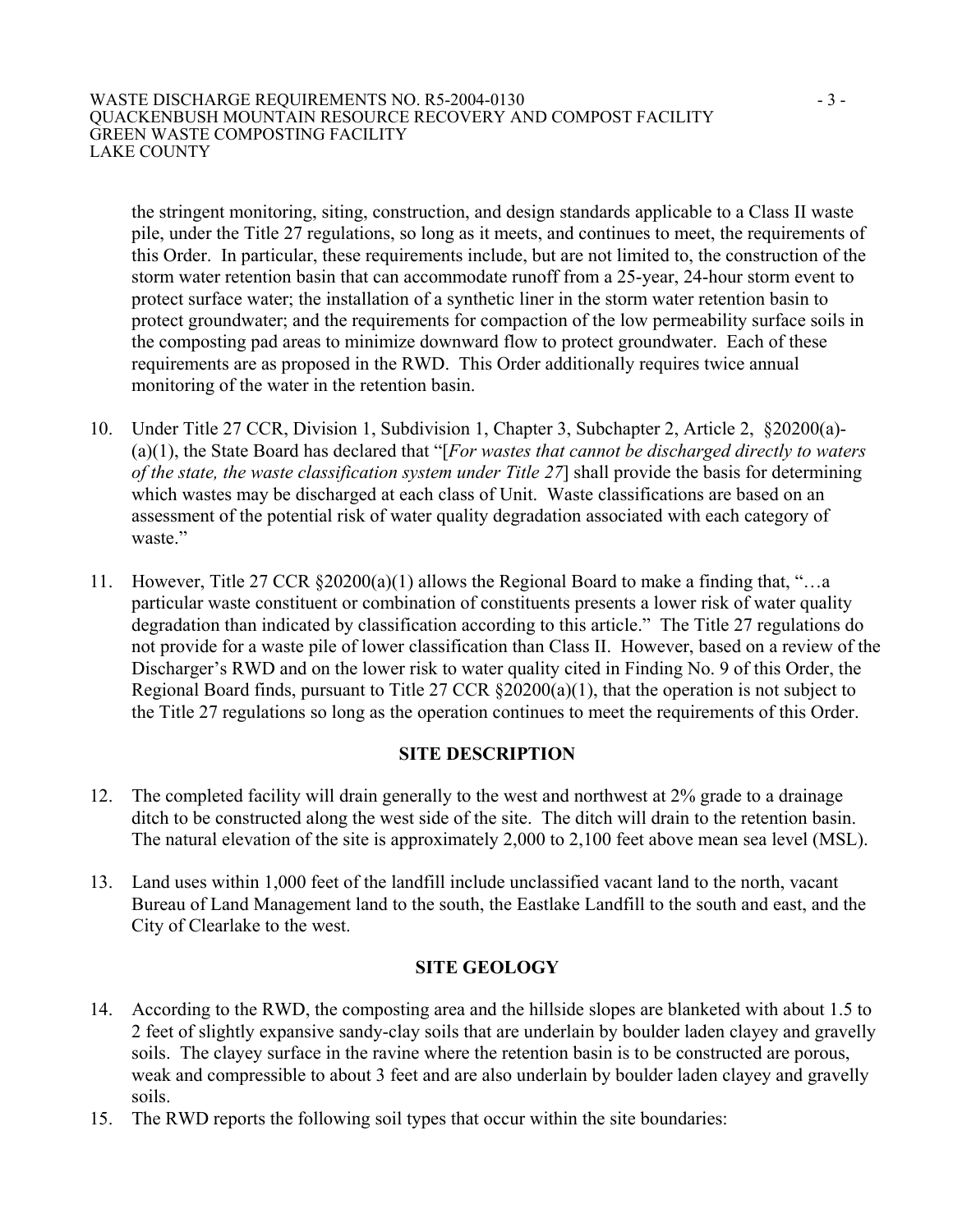- Sobrante-Guenoc-Hambright Complex these soils consist of loams and clay loams weathered from basalt. The complex includes rock outcrops with rocks ranging from 1 to 15 feet in diameter. This is the most common soil type on the property occupying the northern two-thirds of the site.
- Konocti-Hambright Complex and Konocti-Hambright Rock Outcrop Complex Both consist of gravelly to very-gravelly loam derived from weathered basalt with extensive rock outcrops.
- Bally-Phillips-Haploxeralfs Association Sandy to gravelly loam formed in alluvium from mixed sources. This deep, well-drained soil occupies the slopes along the southern third of the property.

## **PRECIPITATION**

16. The facility receives an average of 27 inches of precipitation per year as measured at the Clearlake 4 SE gauge between the years 1954 and 2003. The 25-year, 24-hour storm event for the site is 6.47 inches based on an isopluvial map created by the National Oceanic and Atmospheric Administration.

## **GROUNDWATER AND SURFACE WATER**

- 17. The Discharger has estimated that groundwater starts approximately 200 feet below ground surface (bgs). This information is based on a well boring log for a water well installed by the Discharger approximately 500 feet to the east of the proposed facility where the depth to static groundwater in the well was 113 feet at the time of installation during January 2001. The elevation of ground surface at the well is about 87 feet below the lowest ground elevation at the facility. The boring log indicates subsurface soils are predominantly sandy or gravelly clay to a depth of 188 feet. The direction of groundwater flow is inferred to be north to northwest based on surrounding topography.
- 18. The beneficial uses of groundwater, as specified in *The Water Quality Control Plan for the Sacramento River and San Joaquin River Basins, Fourth Edition* (hereafter Basin Plan), are municipal and domestic supply, industrial service supply, and industrial process supply.
- 19. Surface water drainage from the composting areas will drain to a storm water retention basin. This Order requires the retention basin to be designed to capture runoff from the composting area that would be expected from at least a 25-year, 24-hour storm event. Surface water from other areas of the facility drains north to an unnamed tributary to Burns Valley Creek that is tributary to Clear Lake.
- 20. The designated beneficial uses of Clear Lake, as specified in the Basin Plan, are municipal and domestic supply, agricultural supply, water contact and non-contact water recreation, warm fresh water habitat, warm water spawning, and wildlife habitat.

# **FACILITY CONSTRUCTION**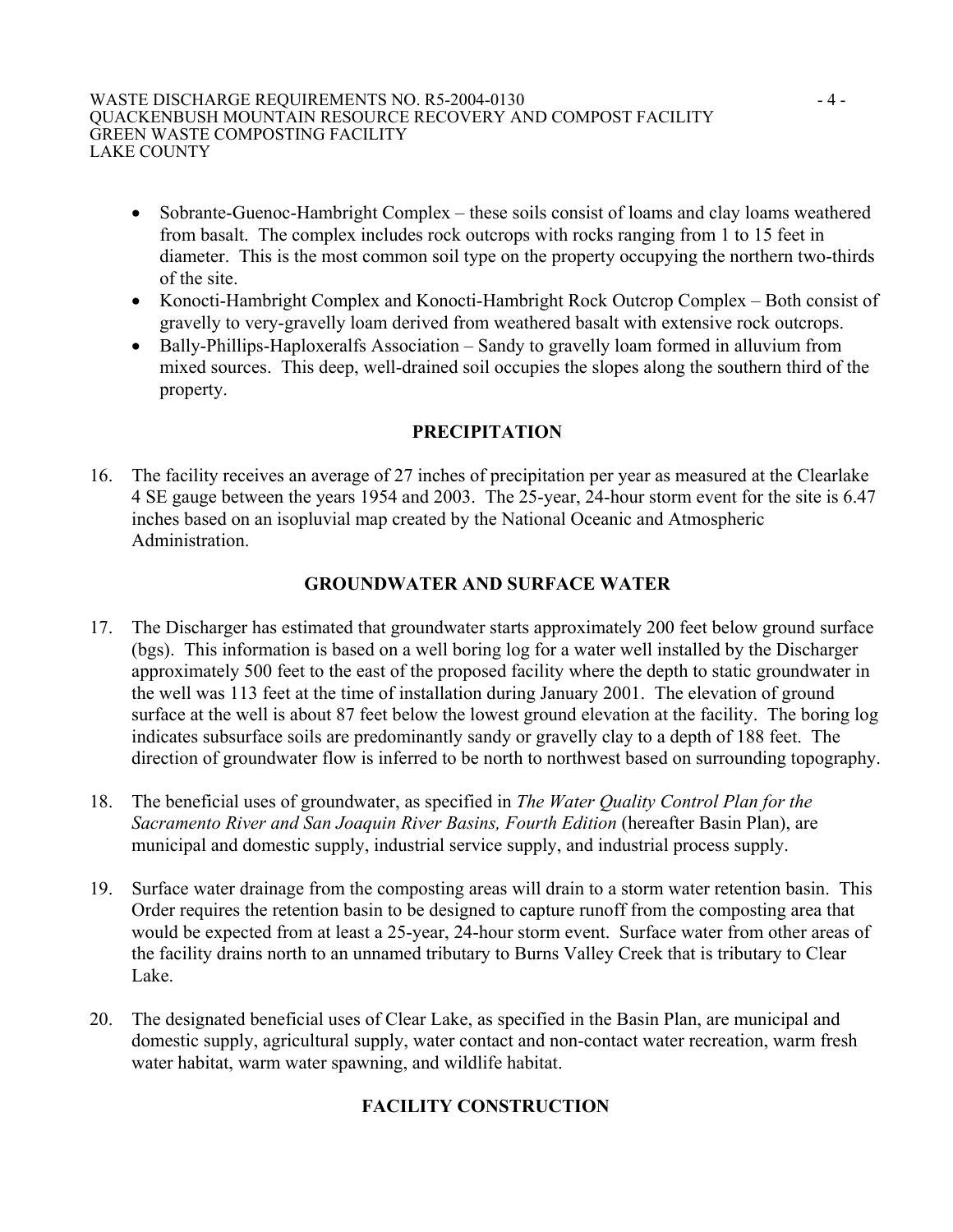- 21. The RWD contains a geotechnical report in Appendix C containing information on engineering properties of site soils and design parameters for construction of site containment features. The report states that the surface and near surface soils are moderately expansive, and that in the composting area they will exhibit a coefficient of permeability of  $1x10^{-5}$  cm/s when compacted to at least 92% relative compaction at the moisture content at least 2% above optimum per ASTM Method D1557. The report recommends that the one-foot thick soil layer beneath the composting area be compacted to the above specification. The report also states that the "holding pond" (referring to the retention basin) will have a synthetic liner. As recommended, this Order requires that the upper one-foot of soil in the composting area be compacted as specified, and that the retention basin be equipped with a synthetic liner. This Order also requires that an a design report be submitted to the Regional Board for construction of the composting areas and storm water retention basin that includes a Construction Quality Assurance (CQA) Plan.
- 22. Installation and monitoring of a groundwater monitoring network is not required by this Order. This is based on both site specific conditions and the containment systems proposed by the Discharger including:
	- depth to underlying groundwater of approximately 200 feet;
	- predominantly clay soils to 188 feet bsg;
	- the proposal to construct compacted soil pads in the composting area with permeability of approximately  $1x10^{-5}$  cm/s; and
	- the proposal to install a synthetic geomembrane in the storm water retention basin.
- 23. The drainage area from the green waste storage, processing and composting area will be 12.48 acres. The Discharger proposes to size the storm water retention basin to capture runoff from the 25-year, 24-hour storm event reported to be 6.47 inches. In the RWD, the Discharger included calculations for rainfall volumes and for sizing the retention basin. The calculations estimate that approximately 18 percent of the rainfall will percolate into the soil. The resulting runoff into the basin from 12.48 acres is calculated to be 5.52 acre-feet. The proposed retention basin volume is 18.34 acre-feet with 3 feet of freeboard. This indicates that the proposed retention basin is roughly three times larger than is necessary to capture the 25-year, 24-hour storm event. A 2 June 2004 "Technical Memorandum" also includes calculations indicating the retention basin is roughly twice the volume needed to contain storm water from an average wet season using average monthly precipitation and evaporation data.
- 24. This Order requires that the Discharger obtain coverage under the General NPDES Permit for construction activities and submit a Storm Water Pollution Prevention Plan (SWPPP) to the Regional Board prior to construction.

# **OPERATION OF FACILITIES**

25. This Order requires that the Discharger obtain coverage under the General NPDES Permit for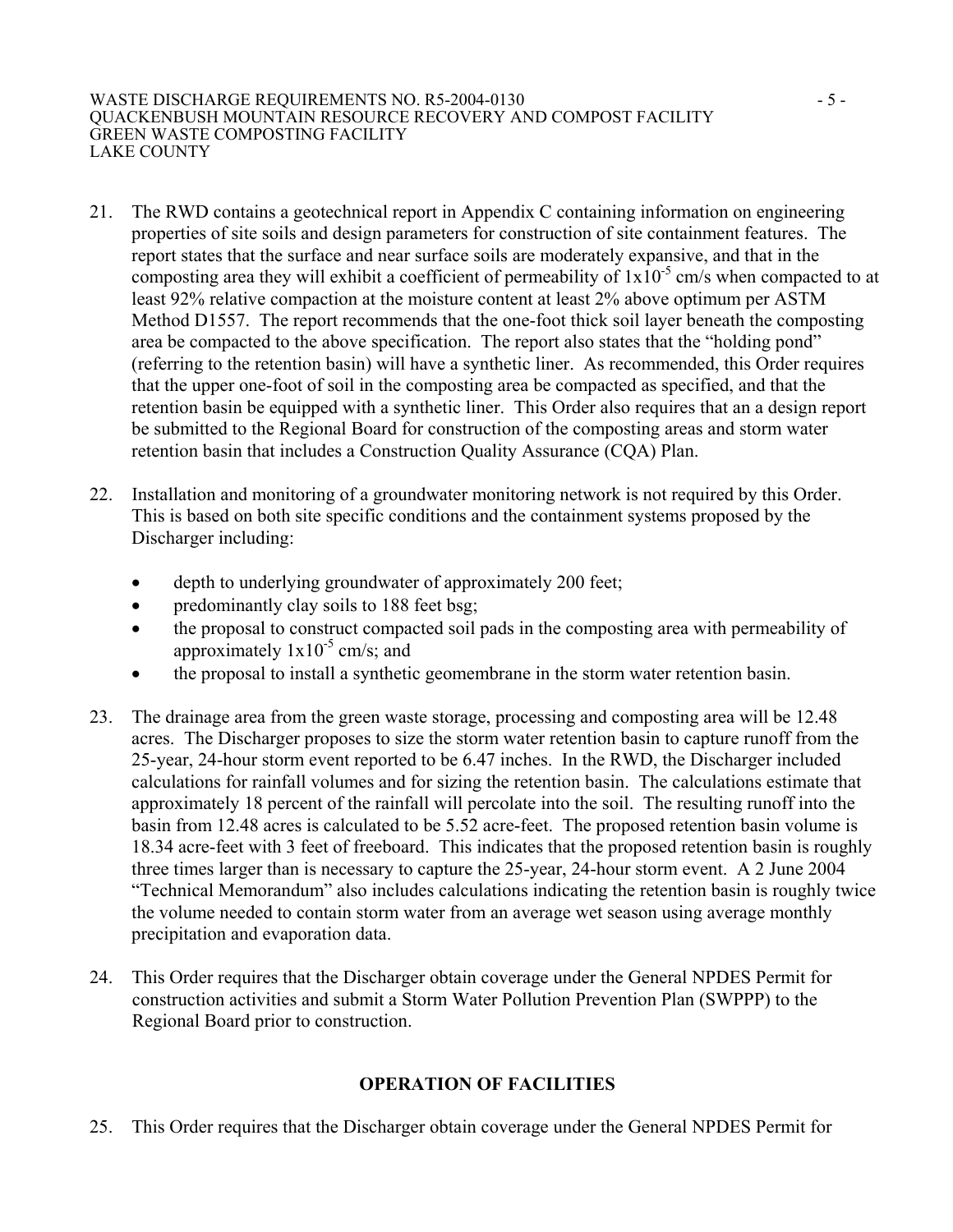industrial activities and submit a SWPPP to the Regional Board prior to operation of the facility.

## **Green Waste Composting**

- 26. The Discharger proposes to process green waste for composting using two methods; the Elongated Windrow Method and the Compressed Windrow Method. The two methods differ in the dimensions of the windrows and in the timing and frequency of the turning of the windrows. The total time for each phase of the process is the same between the two methods.
- 27. Incoming trucks will be received and weighed at a scale to be constructed along the road leading to the facility. Trucks arriving at the nearby Eastlake Landfill and will be directed to the composting facility after a cursory load check. The source separated green materials delivered to the compost facility will be directed to the receiving area where the facility personnel will conduct a load check upon deposition. Contaminated and uncompostable materials will either be returned to the hauler or placed in bins located near the receiving area for appropriate off-site disposal. Green material will be processed in a portable grinder in the processing area and deposited directly into the windrows. Materials in the windrows will be composted on the compacted low permeability pad areas constructed as required by this Order. Water from the retention basin will be added to the compost to achieve the proper moisture conditions. When the desired level of decomposition has been achieved, the compost materials will be moved to the curing areas or left in place until shipment from the site. The total time feedstock remains at the facility is 13 weeks. The average curing time will be approximately 30 days.

## **C&D Processing and Mobile Home Dismantling**

- 28. The 1.1-acre C&D processing area at the West site will receive construction and demolition/inert debris for processing. Processed material will be stored on an engineered pad for transportation offsite for reuse or recycling. A portion of this debris will be gypsum wallboard which is not inert. The wallboard will be placed and stored in covered bins to prevent the formation of leachate. Other waste received in the C&D area will be inert. Any non-inert wastes will be placed in covered bins for appropriate off-site disposal or recycling.
- 29. C&D wastes will generally consist of lumber and wood, gypsum wallboard, glass, metal, roofing material, tile, carpet and floor coverings, window coverings, plastic pipe, concrete, fully cured asphalt, brick, slag, ceramics, plaster, clay and clay products.
- 30. The mobile home dismantling area at the East site will be used to deconstruct mobile homes in order to recover materials with potential use for recycling. Approximately 60% of the material generated will be transported offsite for recycling. The remainder will be transported offsite for proper disposal. Wallboard and any other non-inert waste will be placed and stored in covered bins. Storm water from both the C&D area and the mobile home dismantling area will drain directly to surface water. This Order requires these areas to be included in the Discharger's SWPPP.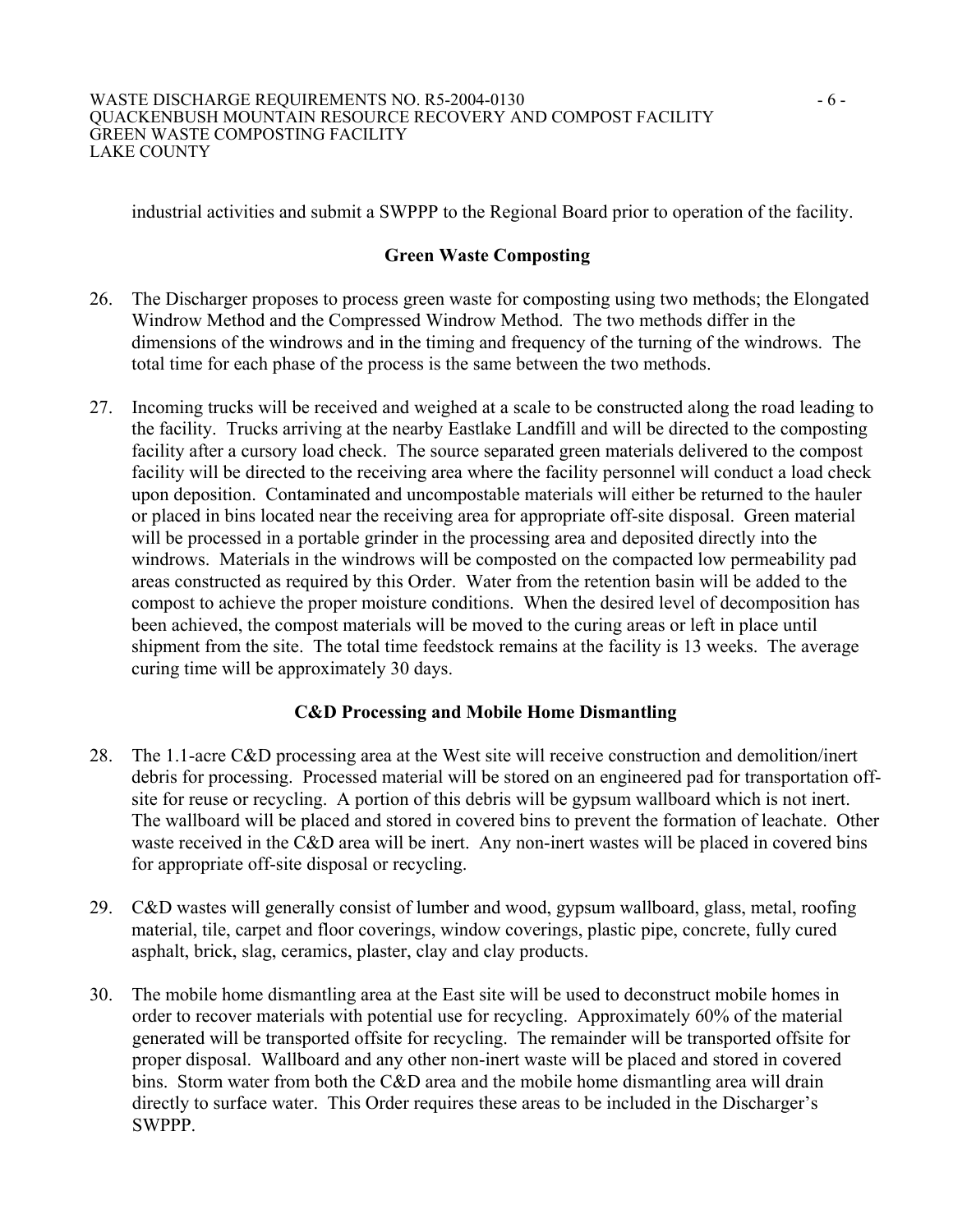#### **CEQA AND OTHER LEGAL REFERENCES**

- 31. On 23 December 2003, the Lake County Board of Supervisors certified a Negative Declaration for the facility finding that the project will not result in any significant environmental impact. Regional Board staff has considered the negative declaration for the composting facility in preparation of these WDRs.
- 32. This order implements the Basin Plan.
- 33. Section 13267(b) of California Water Code provides that: "In conducting an investigation specified in subdivision (a), the Regional Board may require that any person who has discharged, discharges, or is suspected of discharging, or who proposed to discharge within its region, or any citizen or domiciliary, or political agency or entity of this state who had discharged, discharges, or is suspected of discharging, or who proposed to discharge waste outside of its region that could affect the quality of the waters of the state within its region shall furnish, under penalty of perjury, technical or monitoring program reports which the Regional Board requires. The burden, including costs of these reports, shall bear a reasonable relationship to the need for the reports and the benefits to be obtained from the reports." The technical and monitoring reports required by this Order and the attached Monitoring and Reporting Program No. R5-2004-0130 are necessary to assure compliance with these waste discharge requirements. The Discharger operates the facility that discharges the waste subject to this Order.
- 34. Section 402 of the Clean Water Act [33 U.S.C. §1342(p)] and regulations adopted by the U.S. Environmental Protection Agency (40 CFR §122.26) require that facilities which discharge storm water associated with industrial activity be regulated by a National Pollutant Discharge Elimination System (NPDES) permit. The State Board has adopted a General NPDES Permit for industrial activity (NPDES General Permit No. 97-03-DWQ). Accordingly, composting operations are included in Standard Industrial Classifications 2875 and 2879. Persons engaged in mixing fertilizers from purchased fertilizer materials (2875) or in manufacturing soil conditioners (2879) must, as a condition of this Order, obtain coverage and comply with the conditions of that General Permit.

## **PROCEDURAL REQUIREMENTS**

- 35. All local agencies with jurisdiction to regulate land use, solid waste disposal, air pollution, and to protect public health have approved the use of this site for the discharges of waste to land stated herein.
- 36. The Regional Board notified the Discharger and interested agencies and persons of its intent to prescribe waste discharge requirements for this discharge, and has provided them with an opportunity for a public hearing and an opportunity to submit their written views and recommendations.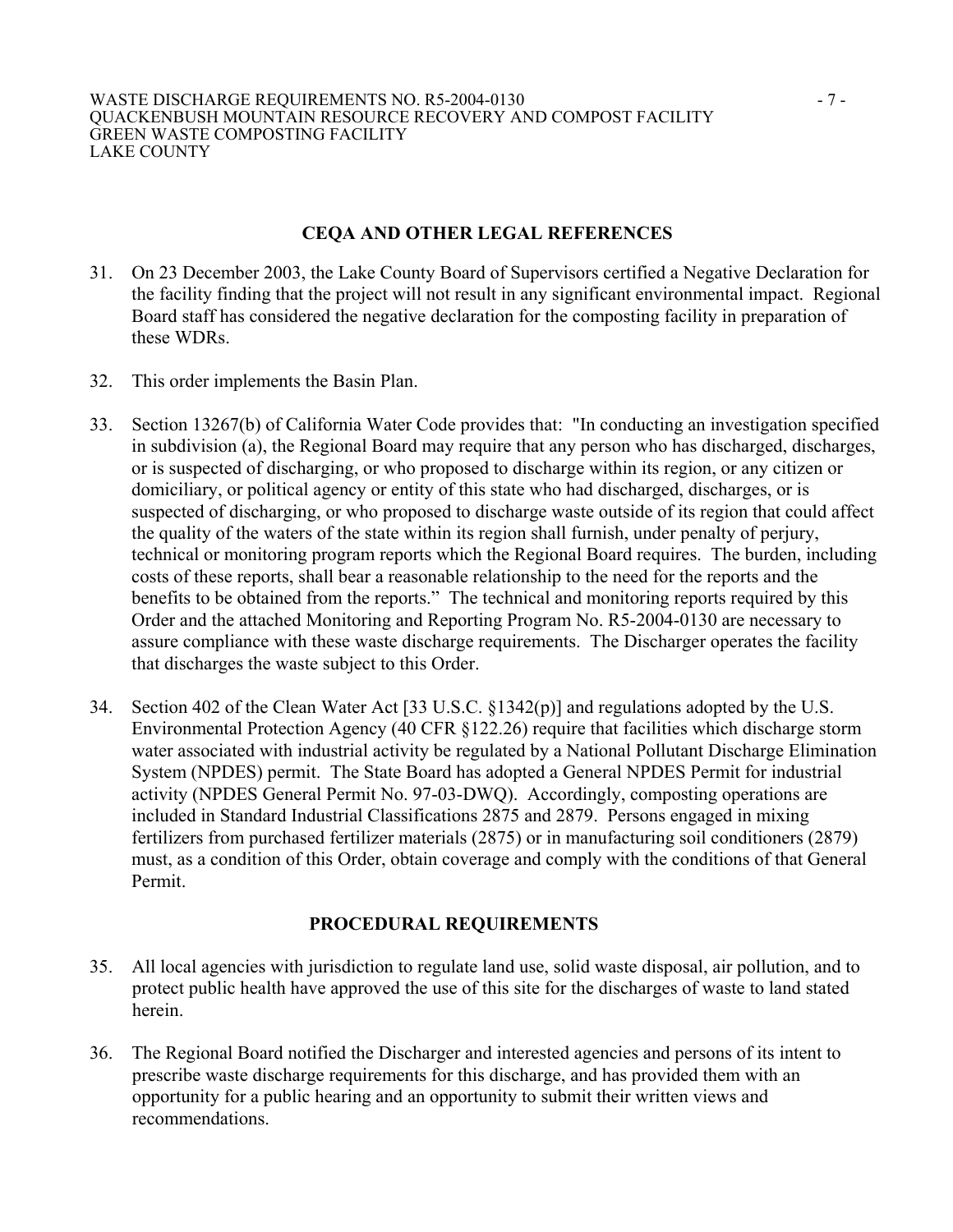- 37. The Regional Board, in a public meeting, heard and considered all comments pertaining to the discharge.
- 38. Any person affected by this action of the Regional Board may petition the State Water Resources Control Board to review the action in accordance with Sections 2050 through 2068, Title 23, California Code of Regulations. The petition must be received by the State Water Resources Control Board, Office of Chief Counsel, P.O. Box 100, Sacramento, California 95812, within 30 days of the date of issuance of this Order. Copies of the laws and regulations applicable to the filing of a petition are available on the Internet at http://www.swrcb.ca.gov/water\_laws/index.html and will be provided on request.

IT IS HEREBY ORDERED, pursuant to Sections 13263 and 13267 of the California Water Code that Pestoni Brothers LLC and South Lake Refuse & Recycling and its agents, assigns and successors, in order to meet the provisions of Division 7 of the California Water Code and the regulations adopted thereunder, shall comply with the following:

## **A. DISCHARGE PROHIBITIONS**

- 1. The discharge of wastes defined as "hazardous " at the facility, is prohibited. For the purposes of this Order, the term "hazardous" is as defined in Title 27.
- 2. The discharge of wastes defined as "designated" (except for feedstock and some additives as cited in Finding No. 9 of this Order) at the facility, is prohibited. For the purposes of this Order, the term "designated" is as defined in Title 27.
- 3. The discharge of wastes or additives to green waste composting areas that are not listed in this Order under Discharge Specification Nos. 6 and 7 below, is prohibited.
- 4. The discharge of wastes or additives to green waste composting areas that are listed as not included under Discharge Specification Nos. 6 and 7 below, is prohibited.
- 5. Landfilling of any waste at the facility is prohibited.
- 6. Storage, processing or composting of green waste outside of the green waste storage, processing and composting areas of the West site is prohibited.
- 7. Storage, processing or composting of green waste at the East site is prohibited.
- 8. The discharge of liquid waste at the facility, other than storm water runoff or leachate from composting areas to the retention basin, is prohibited.
- 9. The discharge of wastes containing greater than one percent  $(>1%)$  friable asbestos is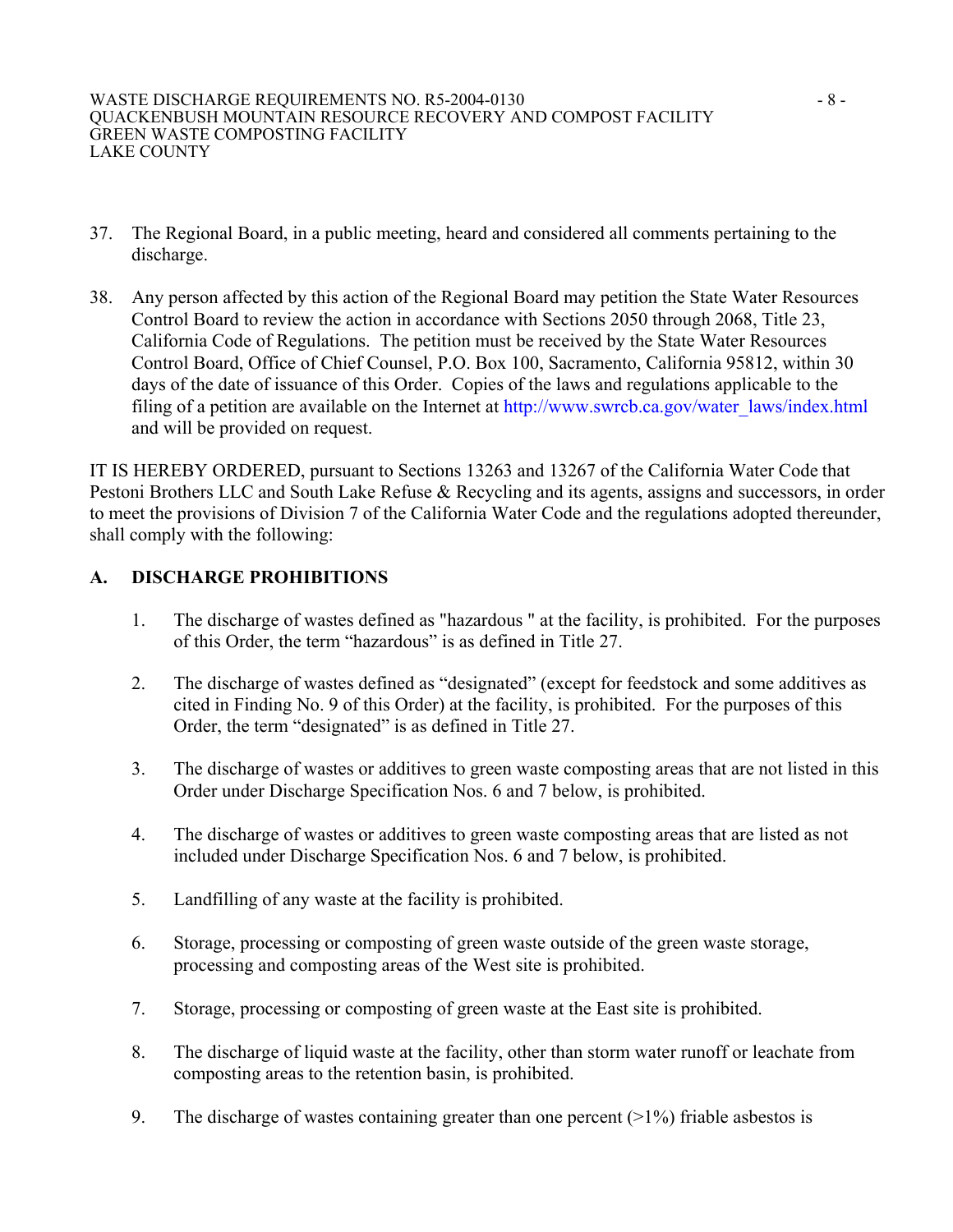prohibited.

10. The discharge of wastes other than storm water runoff from facility areas to the retention basin is prohibited.

## **B. DISCHARGE SPECIFICATIONS**

- 1. The Discharger shall implement green waste composting, processing of construction and demolition debris, and mobile home dismantling in a manner that does not cause, or threaten to cause, a condition of contamination, pollution or nuisance (including odor), as defined in the California Water Code, Section 13050.
- 2. The discharge of wastes shall not cause water quality degradation.
- 3. Objectionable odors originating at the facility shall not be perceivable beyond the limits of the facility.
- 4. The storm water retention basin shall be managed to prevent the breeding of mosquitoes.
- 5. Wastes shall only be discharged into, and shall be confined to, Units specifically designed for their containment as described in this Order.
- 6. The following wastes are acceptable to be received at the facility for processing in the composting areas:
	- a. "Green Material" including, but not limited to, yard trimmings, untreated wood wastes, natural fiber products, and construction and demolition woodwastes. Green material **does not include** food material, biosolids, septage, sludges, waste edible oil, petroleum oil, or grease, mixed solid waste, material processed from commingled collection, wood containing lead-based paint or wood preservative, or mixed construction or mixed demolition debris.
	- b. "Agricultural Commodities" means material of plant or animal origin, which result from the production and processing of farm, ranch agriculture, horticulture, aquaculture, silviculture, floriculture, vermiculture, or viticultural products, including grape pomace (during October and November only and provided it will constitute no more than 50% of raw material processed during that period and will not exceed 13,250 tons per year), orchard and vineyard prunings, and crop residues. Agricultural Commodities **does not include** animal carcasses or parts thereof.
- 7. The use of additives is allowed, provided that their use and storage does not pose a threat to water quality, and provided that, for additives other than water, such use involves the inclusion of no more than 20% (no more than 5% for gypsum) — on a dry-weight basis — of the initial total feedstock for any given batch of compost. Approved additives include fertilizers (when applied at rates that will be consumed or fixed during the composting process), horse or steer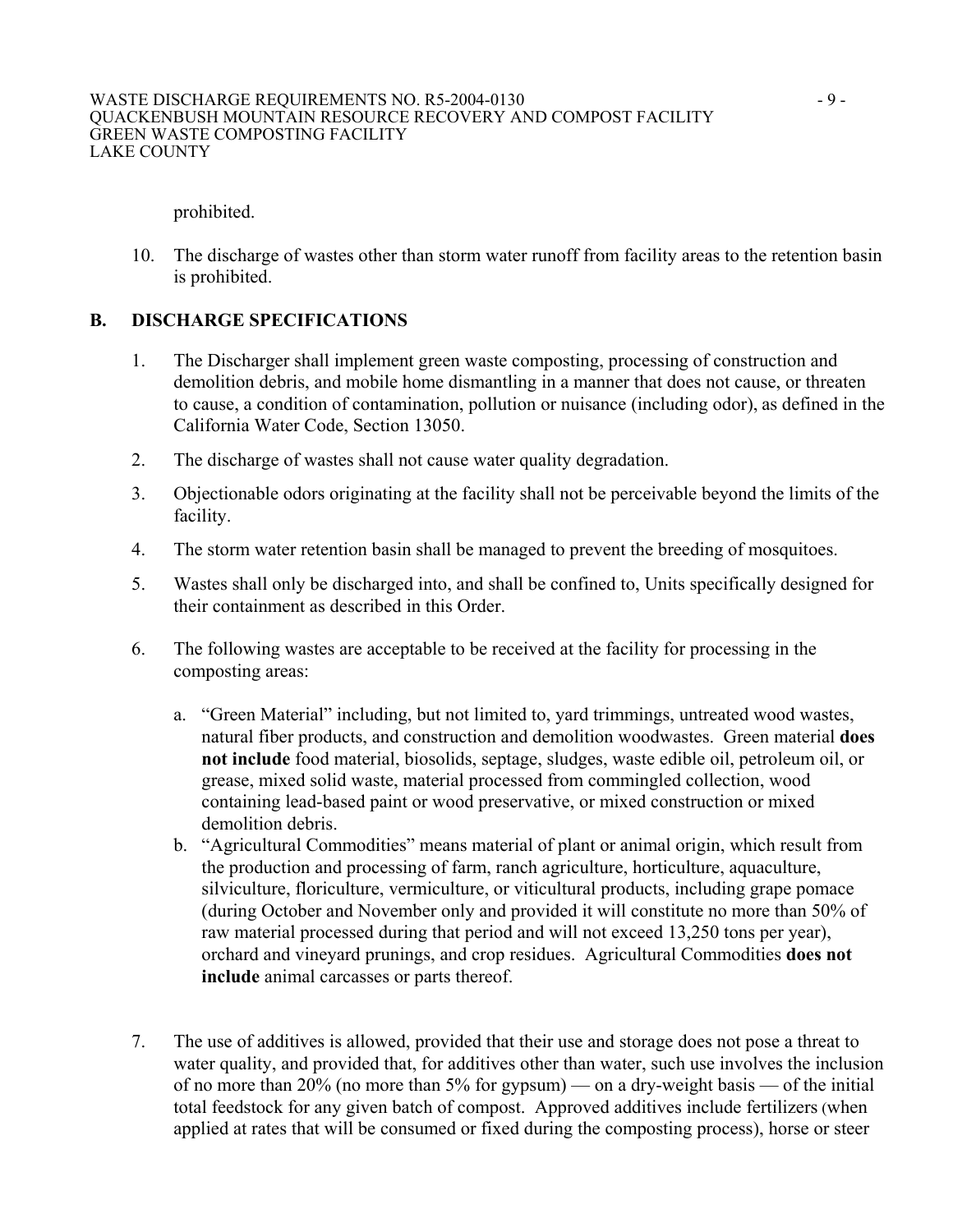manure, urea, and gypsum. Additives do not include septage or biosolids.

- 8. Gypsum wallboard and any other non-inert wastes generated in the C&D area of the West site or the mobile home dismantling area of the East site shall be stored in covered bins and shall not be stored on the ground surface or processing pad areas. Bins containing wallboard shall not contain other items or materials that could contaminate the wallboard which is to be used as additive for composting.
- 9. When full, all storage bins, except those containing wallboard meant for composting additive, shall be removed from the facility in a timely manner and their contents properly disposed of or recycled.

# **C. FACILITY SPECIFICATIONS**

- 1. Compost and construction/demolition pads, storage and processing areas and storm water retention basins shall be designed and constructed under the direct supervision of a California registered civil engineer, or a certified engineering geologist, and shall be certified by that individual as meeting the requirements of this Order prior to waste discharge.
- 2. **Pad Throughflow Control —** The soil in the upper one foot of the composting, feedstock, and storage pad areas shall be compacted to at least 92% relative compaction at the moisture content at least 2% above optimum per ASTM Method D1557, and shall have and maintain a minimal permeability relative to the downward movement of applied, produced, and precipitated waters by virtue of an effective combination of any of the following factors:
	- a. The depth, composition, and degree of compaction of the pad;
	- b. The judicious use of applied water to control dust and facilitate continued compaction of the pad portions between the compost and storage piles;
	- c. The use of heavy equipment on the areas described in ¶C.2.b.;
	- d. Shifting the location of the compost and storage piles, at least annually, to facilitate and maintain compaction of the areas they cover;
	- e. Methods of limiting applied water to minimize free drainage of leachate from the piles;
	- f. Methods of assuring that no compost pile, feedstock pile, or additive pile produces free drainage (i.e., releases leachate) in response to precipitation events, despite foreseeable antecedent moisture conditions; and/or
	- g. Other effective measures proposed by the Discharger and approved by Regional Board staff.

A design report shall be submitted pursuant to ¶D.4. prior to construction.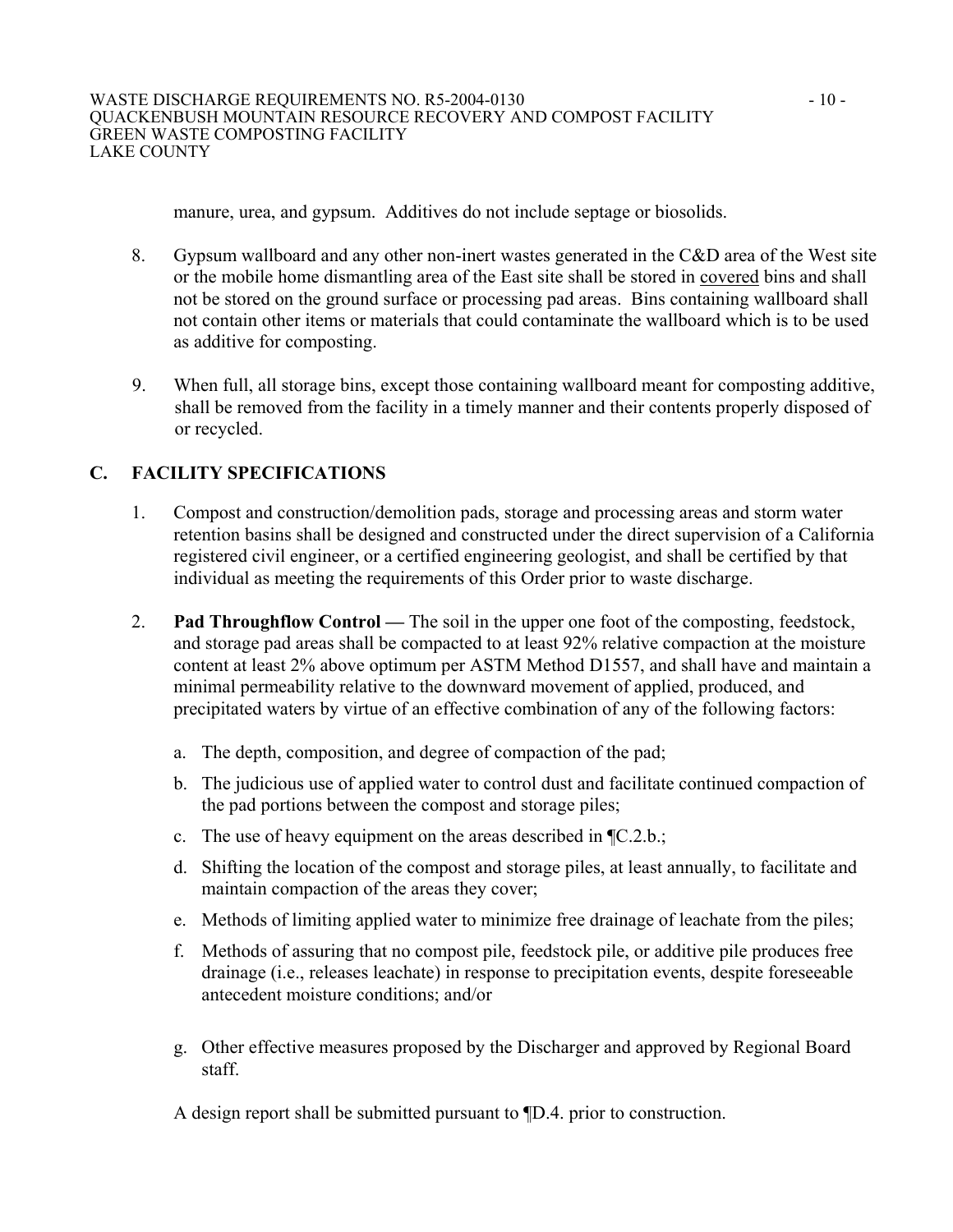#### 3. **Run-On And Run-Off** Control**.**

- a. Facility run-off water shall not adversely affect the beneficial uses of any downstream water bodies.
- b. **Monitoring** The Discharger shall monitor water in the retention basin as required by MRP No. R5-2004-0130.
- c. **Retention Basin** The retention basin shall be equipped with a synthetic liner and shall be designed and operated to minimize the downward percolation of constituents, if any, expected to be present at concentrations exceeding water quality objectives for the underlying ground water, as identified in the Basin Plan. A design report submitted pursuant to ¶D.4. prior to construction.
- d. **Other Ponding —** The Discharger shall design, construct, and maintain the pad to prevent, to the greatest extent possible, ponding (except at the retention basin), infiltration, inundation, erosion, slope failure, and washout.
- e. **Pad Slope —** All portions of the pad or pads shall have a minimum of one percent (1%) slope.
- f. **Surface Flow Conveyance —** The Discharger shall maintain an effective run-on control system (which prevents exterior surface flow from entering the facility property) and, for the entire composting area, a run-off control system (which collects all surface flow within that portion of the facility). The Discharger shall design, construct, and maintain these systems:
	- i. To withstand the site-specific maximum peak flow from a 25-year, 10-minute storm;
	- ii. For the retention basin, to accommodate the maximum storage requirement for a 25-year, 24 hour storm; and
	- iii. For a run-off control system that relies upon evaporation, to accommodate at least twice the mean annual facility runoff, given consideration of expected water use and evaporation during the wet season.
- 4. The Discharger shall maintain containment and control structures (e.g., berms, the pad, surface impoundment, and run-on/run-off control structures) in good working order whenever there is waste (stored or being composted) or finished compost at the facility.
- 5. By **1 November** of each year, the Discharger shall conduct an annual inspection of the operation in order to assure that the site has been graded and prepared for the rainy season to eliminate and prevent erosion and to prevent ponding. All wet weather preparations shall be completed by **1 December** of each year. The Discharger shall include a synopsis of these preparations in the Annual Report required under ¶D.3. of this Order.
- 6. The Discharger shall allow Regional Board staff to:
	- a. Enter the facility during normal working hours;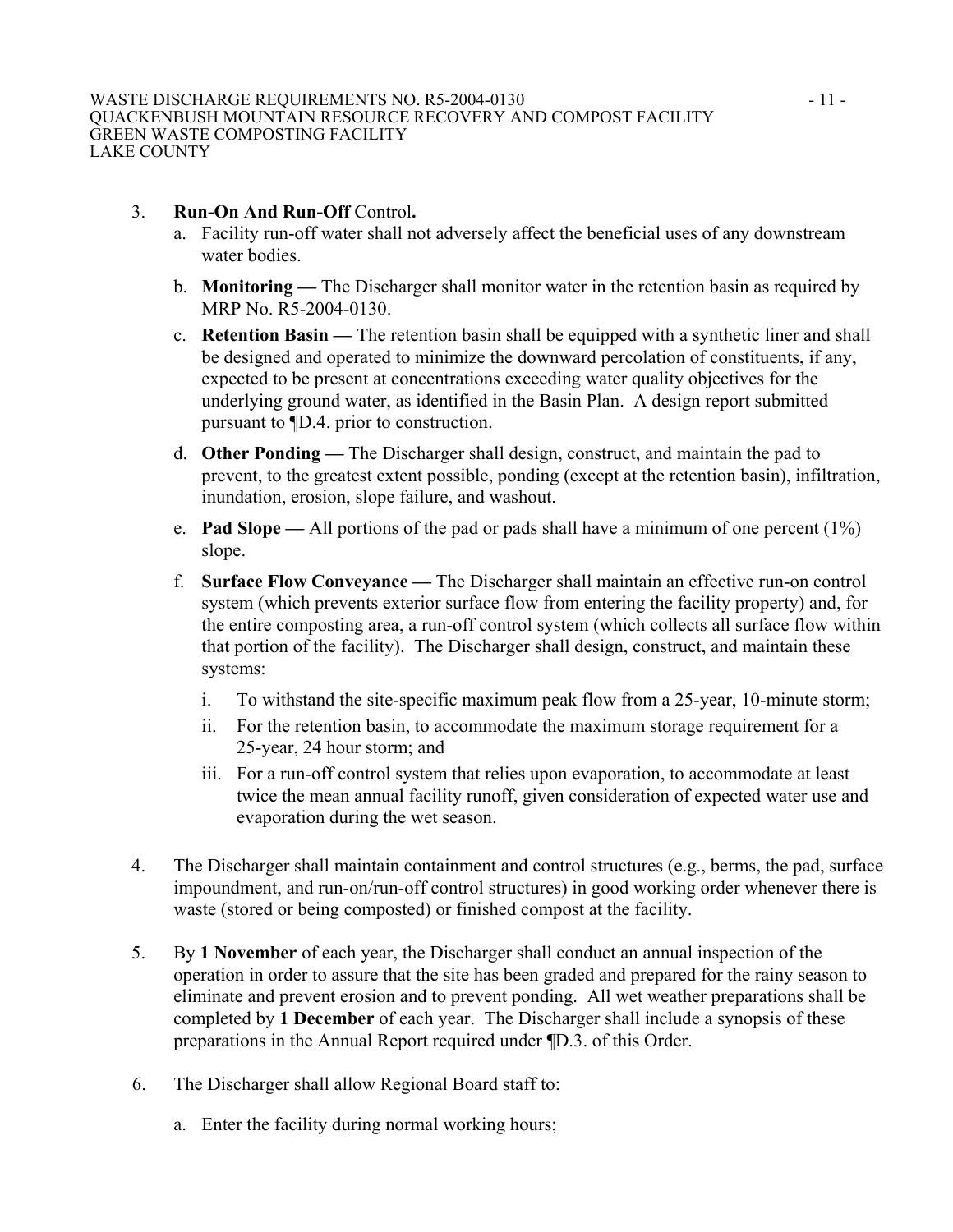- b. Copy any record relating to the design or operation of the facility;
- c. Sample any waste, additives, discharge, run-on or run-off; and
- d. Take recordings, photographs, or videotapes of the facility and its operation.
- 7. The Discharger shall inspect storage and treatment areas for emergence of leachate, ponding, or surface failures such as cracking or subsidence. Such inspections shall be frequent enough to ensure compliance with this Order. If visible leachate, ponding, cracking, or subsidence of surfaces is observed, the discharger shall immediately take necessary measures to maintain the Facility Specifications in this section, shall notify the Regional Board pursuant to ¶D.2., and shall include in the Annual Report under ¶D.3. a description of the damage, its location and extent, the date observed, and the date and nature of repair.
- 8. At closure, all wastes, residual wastes and adjacent natural geologic materials contaminated by wastes, shall be completely removed from the facility. Closure shall be conducted under the direct supervision of a California registered civil engineer or a certified engineering geologist.

## **D. REQUIRED REPORTS AND NOTICES**

- 1. At least 30 days prior to terminating operations or to initiating any change in the facility, its location, its ownership, its operations, or the waste being processed, the Discharger shall submit a RWD amendment proposing and substantiating such change.
- 2. Upon the occurrence of any event that could threaten public health, create a nuisance, threaten surface or ground water quality, or otherwise result in a violation of this Order, the Discharger shall verbally notify the Regional Board within 24 hours of the event, and follow-up the verbal notification with written documentation of the event within 14 calendar days of the incident.
- 3. By **1 May** of each year, the Discharger shall submit an Annual Report to the Regional Board as required by MRP No. R5-2004-0130.
- 4. The Discharger shall submit a design report for construction of the compost pad, processing and storage areas and for the storm water retention basin for Executive Officer Approval prior to constructing these facilities. The design report shall include liner material and thickness, and a CQA Plan to ensure proper testing and quality assurance of liner materials and compacted soil pads. The design report shall be submitted prior to construction of the facility.

## **E. PROVISIONS**

- 1. The Discharger shall comply with these WDRs and the attached MRP No. R5-2004-0130. A violation of the MRP is a violation of these waste discharge requirements.
- 2. The Discharger shall submit reports required by this Order pursuant to Section 13267 of the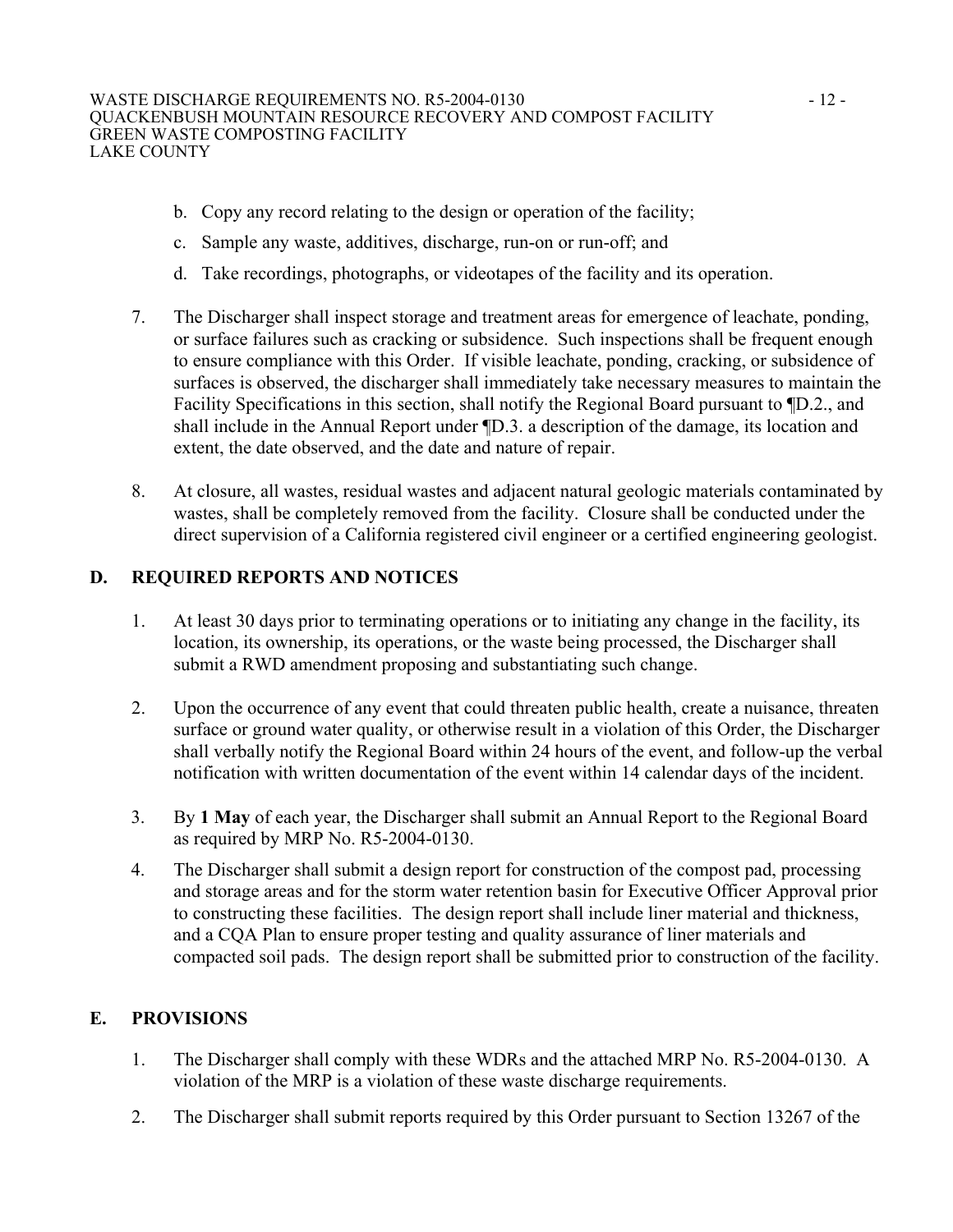California Water Code. Failure to submit the reports by the due dates shown may lead to enforcement action pursuant to Section 13268.

- 3. The Discharger shall file a Notice of Intent (NOI) with the State Board for coverage under the General NPDES permit for construction activities (NPDES General Permit No. 99-08-DWQ) prior to construction of the facility, and shall submit a SWPPP to the Regional Board in accordance with the requirements of the General NPDES Permit.
- 4. The Discharger shall file a NOI with the State Board for coverage under the General NPDES permit for industrial activities (NPDES General Permit No. 97-03-DWQ) prior to operation of the facility, and shall submit a SWPPP to the Regional Board in accordance with the requirements of the General NPDES Permit. The SWPPP shall include all information, plans, and practices required by the General NPDES Permit and shall be inclusive of all operations being conducted at both the West site and the East site of the facility.
- 5. The Discharger shall maintain waste containment facilities and precipitation and drainage control systems, and shall immediately notify the Regional Board of any flooding equipment failure, slope failure, or other change in site conditions which could impair the integrity of waste or leachate containment facilities or of precipitation and drainage control structures.
- 6. The Discharger shall maintain legible records of the volume of green waste discharged at the facility and the manner and location of discharge. Such records shall be maintained at the facility or the facility's administration office until the completion of site closure. These records shall be available for review by representatives of the Regional Board and of State Board at any time during normal business hours.
- 7. In the event of any change in ownership of this waste management facility, the Discharger shall notify the succeeding owner or operator in writing of the existence of this Order prior to the change in ownership. A copy of that notification shall be sent to the Regional Board.
- 8. A copy of this Order shall be kept at the discharge facility for reference by operating personnel. Key operating personnel shall be familiar with its contents.
- 9. The Regional Board will review this Order periodically and will revise these requirements when necessary.

If, in the opinion of the Executive Officer, the Discharger fails to comply with the provisions of this order, the Executive Officer may apply to the Attorney General for judicial enforcement or issue a complaint for Administrative Civil Liability.

I, THOMAS R. PINKOS, Executive Officer, do hereby certify the foregoing is a full, true, and correct copy of an Order adopted by the California Regional Water Quality Control Board, Central Valley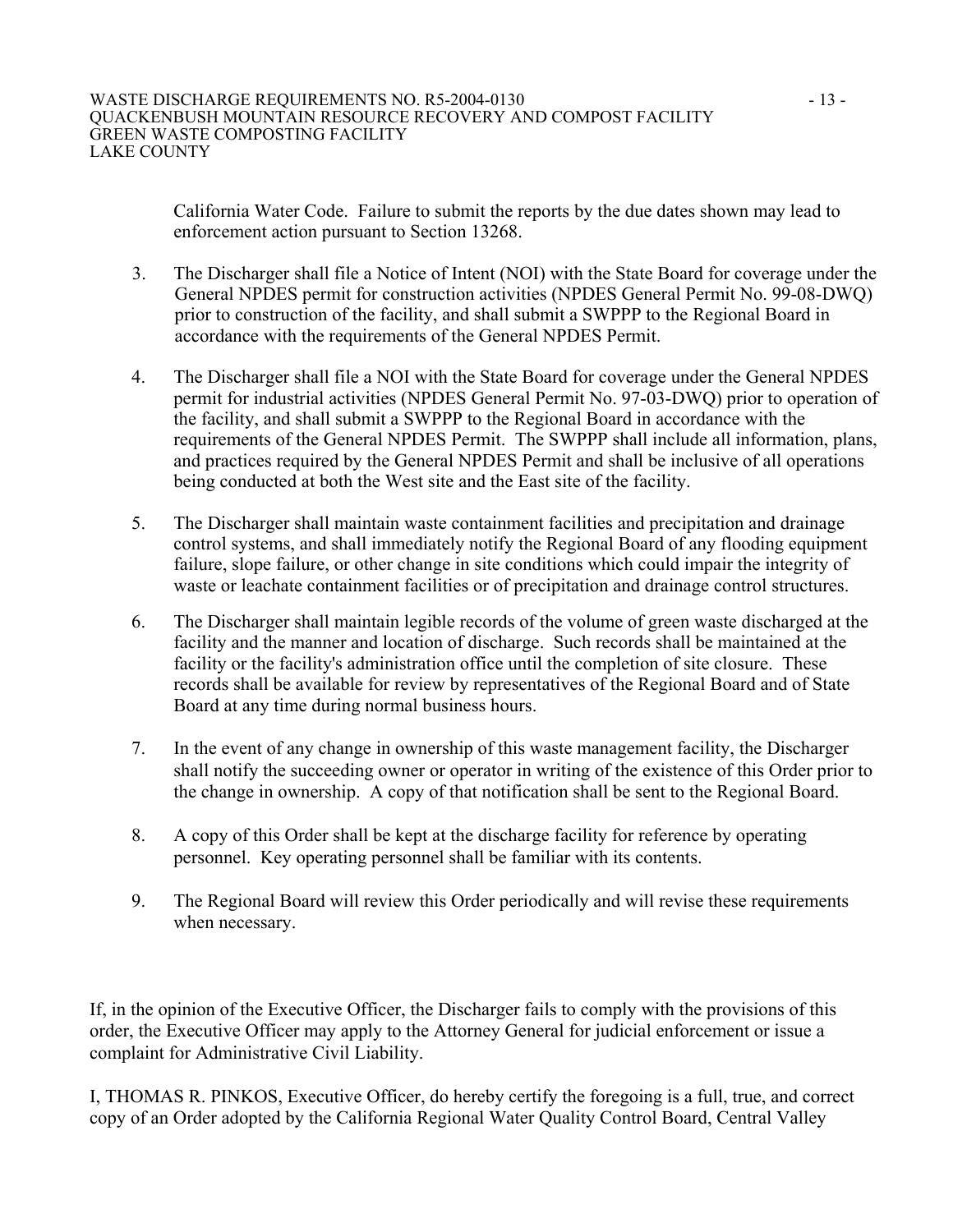#### WASTE DISCHARGE REQUIREMENTS NO. R5-2004-0130 - 14 -QUACKENBUSH MOUNTAIN RESOURCE RECOVERY AND COMPOST FACILITY GREEN WASTE COMPOSTING FACILITY LAKE COUNTY

 $\frac{1}{\sqrt{2}}$  ,  $\frac{1}{\sqrt{2}}$  ,  $\frac{1}{\sqrt{2}}$  ,  $\frac{1}{\sqrt{2}}$  ,  $\frac{1}{\sqrt{2}}$  ,  $\frac{1}{\sqrt{2}}$  ,  $\frac{1}{\sqrt{2}}$  ,  $\frac{1}{\sqrt{2}}$  ,  $\frac{1}{\sqrt{2}}$  ,  $\frac{1}{\sqrt{2}}$  ,  $\frac{1}{\sqrt{2}}$  ,  $\frac{1}{\sqrt{2}}$  ,  $\frac{1}{\sqrt{2}}$  ,  $\frac{1}{\sqrt{2}}$  ,  $\frac{1}{\sqrt{2}}$ 

Region, on 10 September 2004.

WLB

THOMAS R. PINKOS, Executive Officer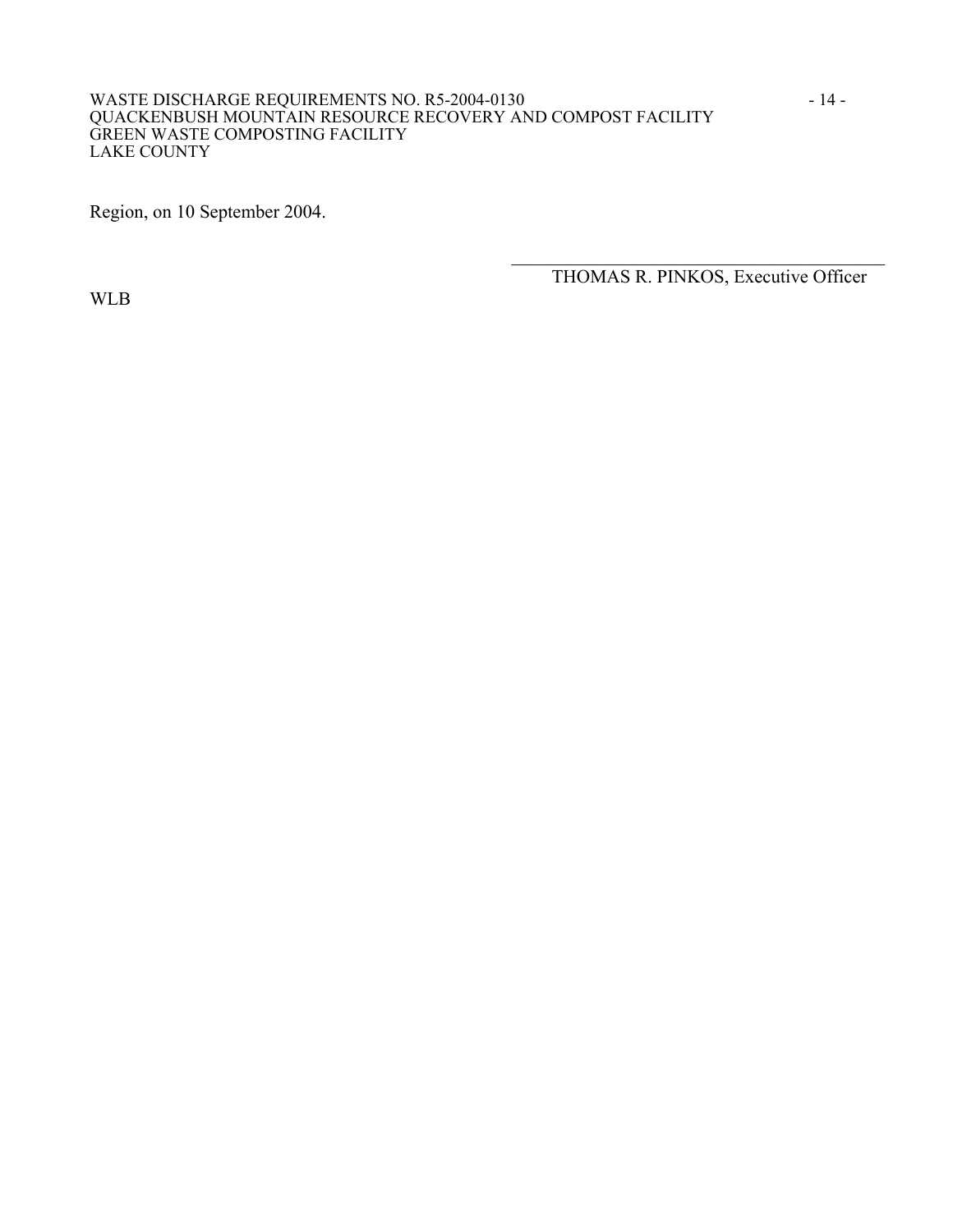## CALIFORNIA REGIONAL WATER QUALITY CONTROL BOARD CENTRAL VALLEY REGION

#### MONITORING AND REPORTING PROGRAM NO. R5-2004-0130

#### FOR PESTONI BROTHERS LLC AND SOUTH LAKE REFUSE & RECYCLING QUACKENBUSH MOUNTAIN RESOURCE RECOVERY AND COMPOST FACILITY GREEN WASTE COMPOSTING FACILITY LAKE COUNTY

The Discharger shall submit reports required by this Monitoring and Reporting Program (MRP) and the applicable portions of the Standard Provisions and Reporting Requirements dated 1 March 1991 pursuant to Section 13267 of the California Water Code. Failure to submit the required reports can result in the imposition of civil monetary liability. The Discharger shall not implement any changes to this MRP unless and until a revised MRP is issued by the Executive Officer.

#### **RETENTION BASIN MONITORING**

The Discharger shall sample water in the storm water retention basin in accordance with Table 1. Sample collection shall follow standard USEPA protocol.

| <b>Parameter</b>              | <b>Units</b>           | <b>Frequency</b>      |
|-------------------------------|------------------------|-----------------------|
| <b>Field Parameters</b>       |                        |                       |
| Specific Conductance          | $\mu$ mhos/cm          | Annually <sup>1</sup> |
| pH                            | Number                 | Annually <sup>1</sup> |
| Turbidity                     | <b>Turbidity Units</b> | Annually <sup>1</sup> |
| <b>Monitoring Parameters</b>  |                        |                       |
| Ammonia                       | mg/1                   | Annually <sup>1</sup> |
| Biochemical Oxygen Demand     | mg/1                   | Annually <sup>1</sup> |
| Chemical Oxygen Demand        | mg/1                   | Annually <sup>1</sup> |
| <b>Entrained Sediment</b>     | mg/1                   | Annually <sup>1</sup> |
| Nitrate as Nitrogen           | mg/1                   | Annually <sup>1</sup> |
| Phosphate                     | mg/1                   | Annually <sup>1</sup> |
| Sulfate                       | mg/1                   | Annually <sup>1</sup> |
| <b>Total Dissolved Solids</b> | mg/1                   | Annually <sup>1</sup> |
| <b>Total Organic Carbon</b>   | mg/1                   | Annually <sup>1</sup> |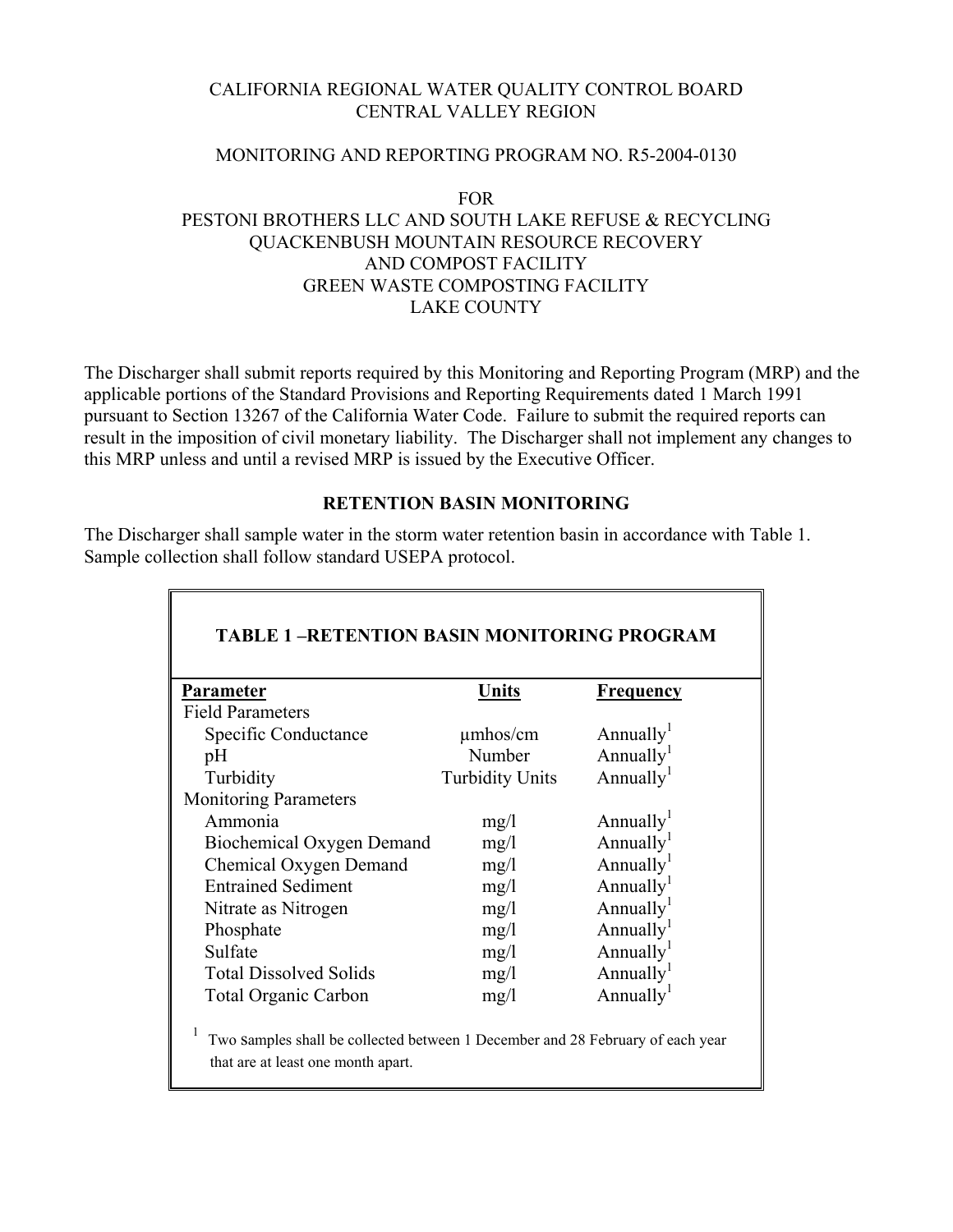#### MONITORING AND REPORTING PROGRAM NO. R5-2004-0130 -2- QUACKENBUSH MOUNTAIN RESOURCE RECOVERY AND COMPOST FACILITY GREEN WASTE COMPOSTING FACILITY LAKE COUNTY

#### **REPORTING**

The Discharger shall report field and laboratory test results in annual monitoring reports. The Discharger shall submit the annual monitoring reports to the Regional Board by **1 May** of each year. The Discharger shall arrange the data in tabular form so that the date, the constituents, the concentrations, and the units are readily discernible. A discussion of the monitoring results shall precede the tabular summaries.

As required by the California Business and Professions Code Sections 6735, 7835, and 7835.1, all reports shall be prepared by a registered professional engineer or geologist (or their subordinate) and signed by the registered professional.

Each annual report is to include the following information:

- (a) a summary of the facility's overall state of compliance with Waste Discharge Requirements (WDRs) Order No. R5-2004-0130 during the prior year;
- (b) tabulated **cumulative** monitoring data;
- (c) a copy of the laboratory analytical reports and chain of custody; and
- (d) a discussion of any events that threatened public health, created a nuisance, threatened surface or ground water quality, or otherwise resulted in a violation of this Order addressed during the prior year, under ¶D.2. of the WDRs, together with the Discharger's response to each such event.

The results of any monitoring done more frequently than required at the locations specified in the MRP shall also be reported to the Regional Board.

The Discharger shall implement the above monitoring program on the effective date of this Order.

Ordered by: \_

THOMAS R. PINKOS, Executive Officer

 10 September 2004 Date

WLB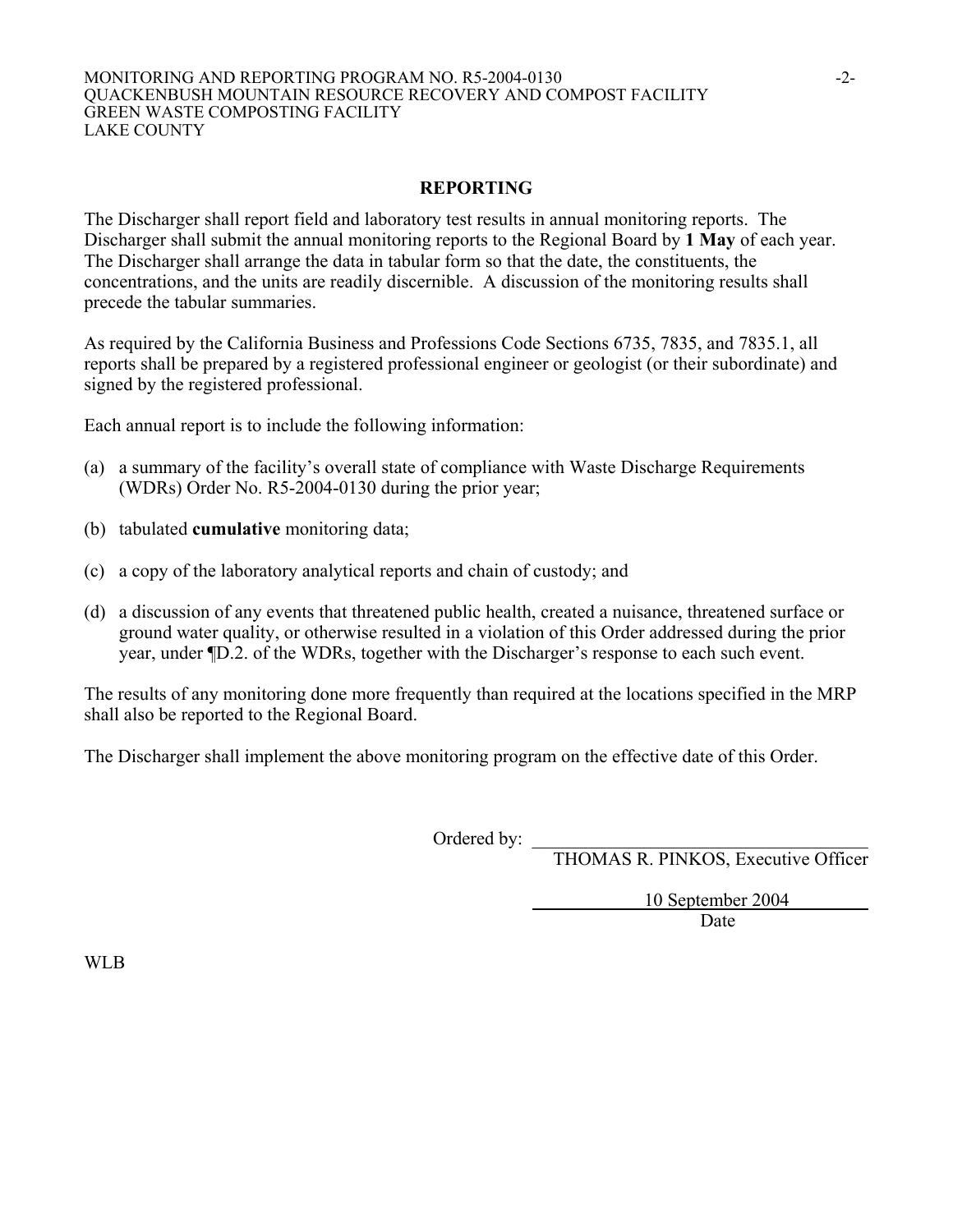#### **INFORMATION SHEET**

## ORDER NO. R5-2004-0130 PESTONI BROTHERS LLC AND SOUTH LAKE REFUSE & RECYCLING QUACKENBUSH MOUNTAIN RESOURCE RECOVERY AND COMPOST FACILITY GREEN WASTE COMPOSTING FACILITY LAKE COUNTY

Pestoni Brothers LLC owns, and South Lake Refuse & Recycling (jointly hereafter Discharger) operates the Quackenbush Mountain Resource Recovery and Compost Facility, a green waste composting facility in Lake County. The Discharger submitted a 7 June 2004 Report of Waste Discharge (RWD) describing the proposed design and operation of this new facility which is to ultimately have capacity for up to 60,000 cubic yards of green waste in place. The proposed facility will also process construction and demolition (C&D) debris for recycling and disposal at the nearby Eastlake Landfill. These two operations will be conducted at the West site. A separate area designated as the East site will be used for dismantling of mobile homes for recycling and disposal at the landfill.

As allowed by Water Code Section 13269, the Regional Board formerly regulated green waste composting facilities under Resolution No. 96-031 *Conditional Waiver of Waste Discharge Requirements for Composting Operations* (hereafter the waiver). In 1999, passage of Senate Bill 390 modified Water Code Sections 13269 and 13350 to sunset all existing waivers of waste discharge requirements (WDRs) as of January 1, 2003.

Staff of the State Water Resources Control Board (State Board) have prepared draft tentative general WDRs for green waste composting facilities; however, it is currently under internal review and has not yet been considered for adoption. Since the proposed facility is new, a RWD had not been previously submitted to the Regional Board for coverage under the waiver, and since general WDRs for green waste composting do not yet exist, individual WDRs have been written for this facility. In preparing this Order, the language in the draft tentative general WDRs has been considered. This Order has been written to be as consistent as possible with the requirements of the draft tentative general WDRs so that if and when they are adopted by the State Board, this facility can apply for coverage under the general order without significant changes to its requirements. It has also been necessary to borrow some of the findings from the draft tentative general WDRs in order to justify the requirements of this Order, and in particular, findings related to waste classification and the applicability of the Title 27, California Code of Regulations (CCR) to a green waste composting facility. It is anticipated that regulation of this facility will be transferred under the general WDRs if and when they are adopted by State Board. If the State Board ultimately finds that Title 27 CCR is applicable to green waste composting facilities, then the necessary changes to waste containment features would affect this and all other existing green waste composting facilities similarly.

Some of the requirements of this Order are more stringent than those in the draft tentative general WDRs. This is due to site-specific considerations as well as proposals by the Discharger in the RWD. For instance, the RWD proposes a synthetic liner be installed in the storm water retention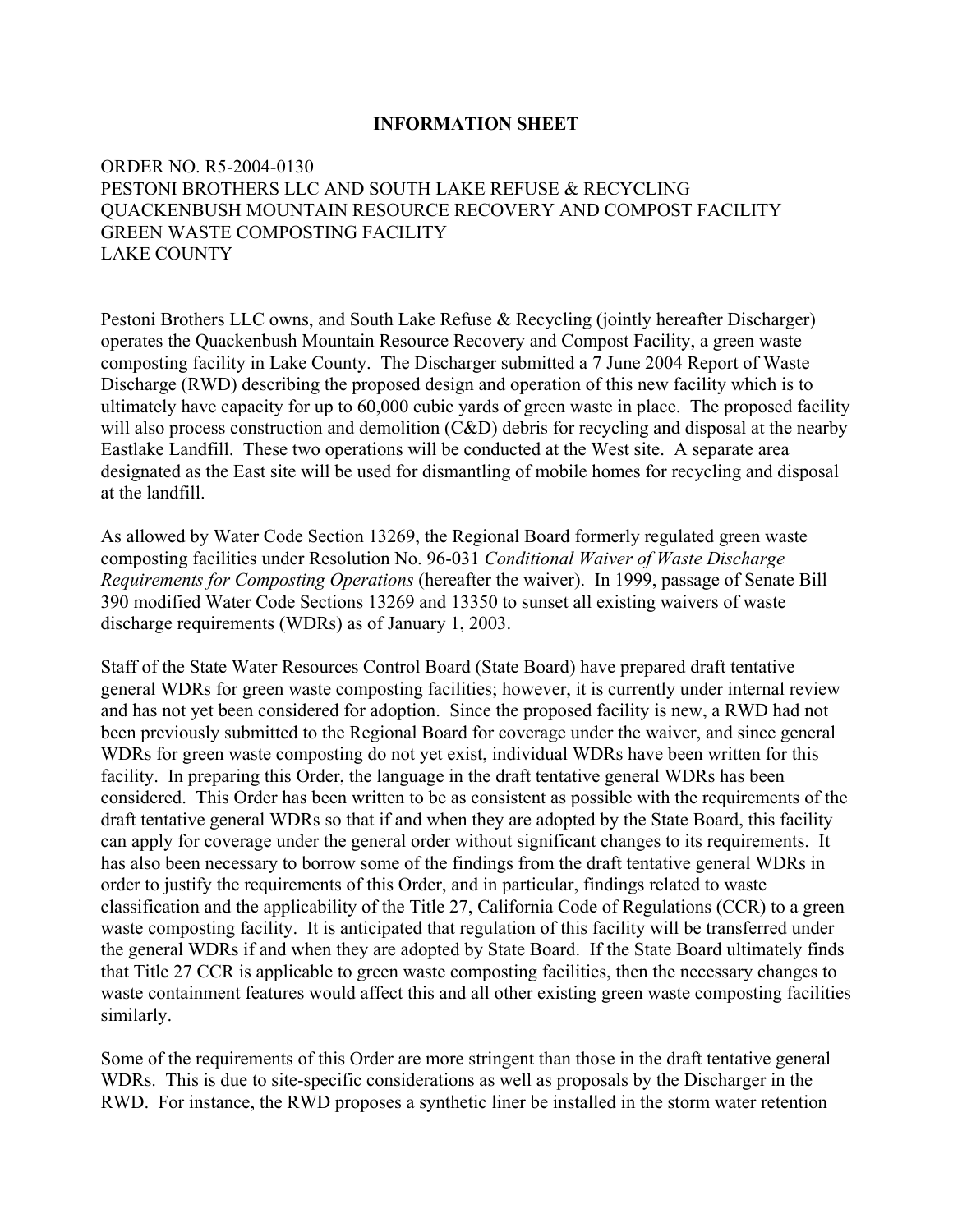basin. This was a design consideration that followed from a geotechnical soils study of the facility. Another requirement is for the Discharger to monitor the storm water retention basin for sulfate. This requirement is necessary due the Discharger's proposal to add gypsum from wallboard to the compost. The Order requires that the storm water retention basin be large enough to accommodate runoff from a 25-year, 24-hour storm event. The proposed basin will be roughly three times larger than this.

The Order includes requirements for all areas of the proposed facility including the green waste composting, processing and storage areas, the C&D processing area, and the mobile home dismantling area. Since only the green waste composting, processing and storage areas drain to the storm water retention basin, the Order requires all non-inert wastes, including the gypsum wallboard, to be placed in covered metal bins so the waste is not exposed to storm water. Surface water from other areas of the facility drains north to an unnamed tributary to Burns Valley Creek that is tributary to Clear Lake. The Order also requires the Discharger to obtain coverage under the general NPDES permit for discharges of storm water associated with industrial facilities, and to prepare a Storm Water Pollution Prevention Plan.

Green waste composting will be conducted on engineered pad compacted to 92% of maximum dry density. The geotechnical study indicates that the onsite surface and near surface soil will exhibit permeabilities of  $1x10^{-5}$  cm/s or less at this compaction.

The Discharger proposes to process green waste for composting using two methods; the Elongated Windrow Method and the Compressed Windrow Method. The two methods differ in the dimensions of the windrows and in the timing and frequency of the turning of the windrows. The total time for each phase of the process is the same between the two methods. Incoming trucks will be received and weighed at a scale to be constructed along the road leading to the facility. Trucks arriving at the nearby Eastlake Landfill and will be directed to the composting facility after a cursory load check. The source separated green materials delivered to the compost facility will be directed to the receiving area where the facility personnel will conduct a load check upon deposition. Contaminated and uncompostable materials will either be returned to the hauler or placed in bins located near the receiving area for appropriate off-site disposal. Green material will be processed in a portable grinder in the processing area and deposited directly into the windrows. Materials in the windrows will be composted on the compacted low permeability pad areas constructed as required by this Order. When the desired level of decomposition has been achieved, the compost materials will be moved to the curing areas or left in place until shipment from the site. The total time feedstock remains at the facility is 13 weeks. The average curing time will be approximately 30 days.

WLB 10 September 2004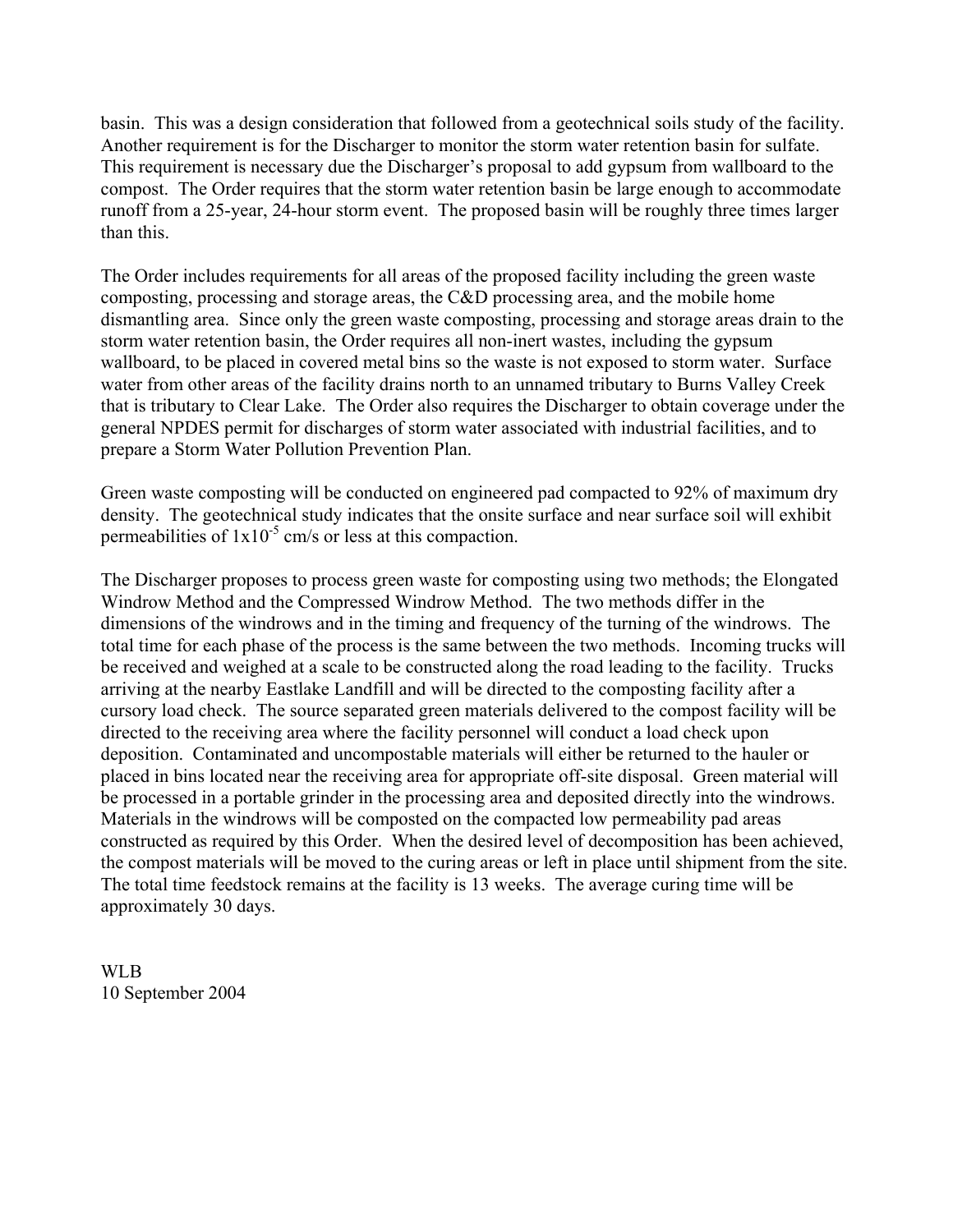